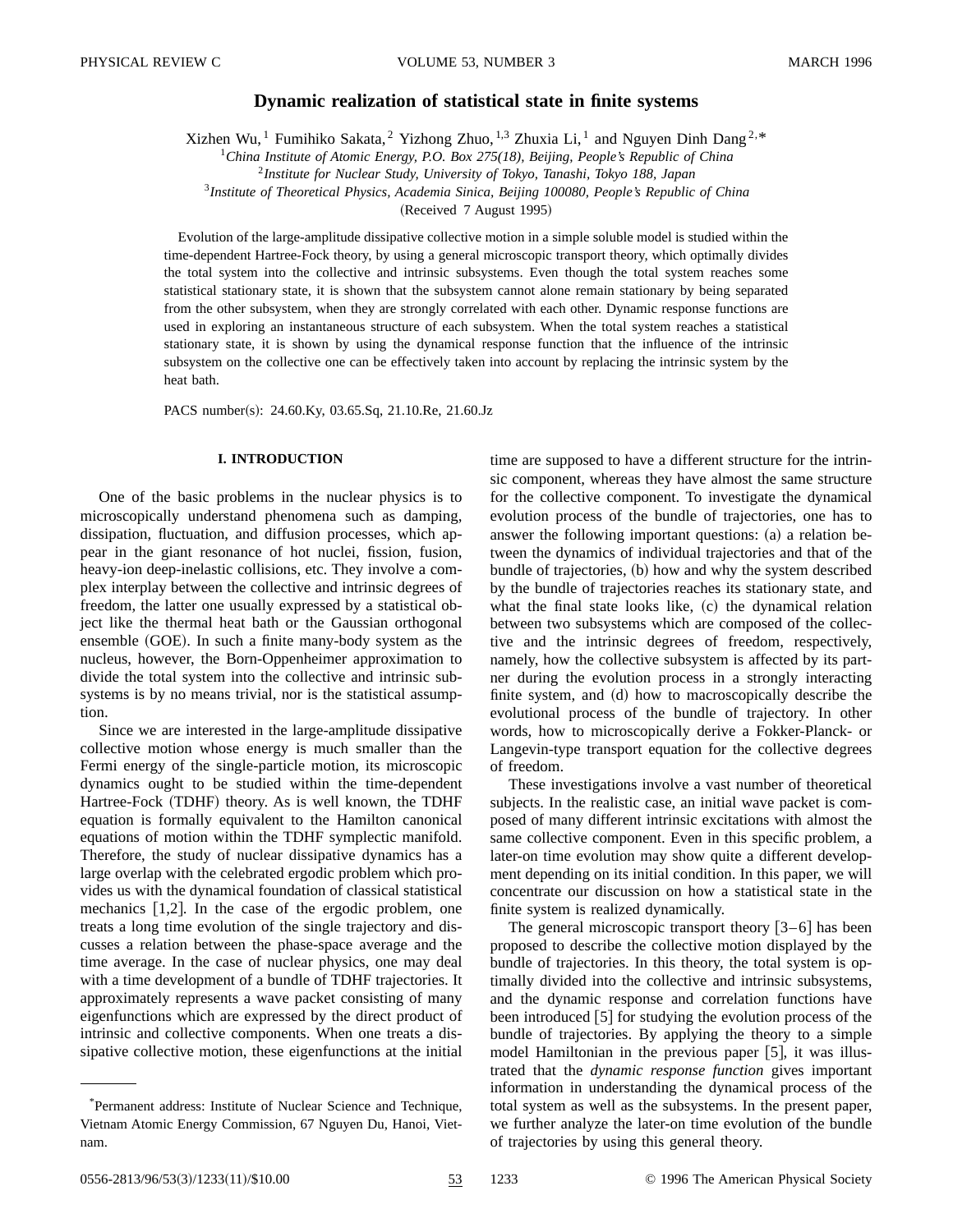Using a simple model Hamiltonian, in Sec. II, we discuss the importance of analyzing the structure of the TDHF manifold, which gives full information of the individual trajectories. In Sec. III, we explore the evolution process of the bundle of trajectories. By performing numerical calculations, we found an important condition where the total system resists being divided into two subsystems. Namely, we found a condition for characterizing the specific situation where the total system converges to some (statistical) stationary state, whereas the subsystem cannot alone stay in the stationary state without its partner.

We also found that the dynamic response functions for the subsystems show quite different behavior from that of the usual linear response function  $[7,8]$ . When the total system reaches a statistical stationary state, it is shown in Sec. IV by using the dynamical response function that the intrinsic subsystem is effectively expressed by a heat bath. Since the response function is directly related to experimental observables, all of these findings will certainly provide us with further insight into the statistical description of largeamplitude dissipative collective motion in finite systems.

## **II. MODEL HAMILTONIAN AND STRUCTURE OF THE TDHF MANIFOLD**

In understanding the large-amplitude dissipative collective motion, the importance of mutual dependence between the collective and the single-particle motion has been pointed out repeatedly. One of the main issues in this respect has been to make clear whether the single-particle motion develops along the adiabatic basis or the diabatic one, which are defined by referring to the time-dependent variation of the mean field induced by the collective motion. This problem has been usually discussed to describe the dynamical evolution of the collective motion near the level-crossing region  $[9-11]$ . Since the adiabatic assumption is strongly violated near the level-crossing point, the dynamical evolution of the system cannot be expressed by the adiabatic collective variables alone or the diabatic path. In this case one faces a dynamical problem as to how many additional degrees of freedom are necessary in describing the collective motion besides the collective variables.

In order to understand the microscopic dynamics responsible for the dissipation process by going beyond the adiabatic assumption, therefore, it is indispensable to explore the structure of the TDHF manifold, which determines what kinds of dynamics can occur in the finite system. Until quite recently, it was not well recognized in nuclear physics that there is exceedingly rich structure in the TDHF manifold, which is not simply expected from the shape of the potential energy surface. In order to find various modes of motions appearing in the TDHF manifold, one has to numerically solve the TDHF equation with different initial conditions.

To get a fully microscopic understanding of the complex structure of the classical phase space, there has been developed the general theory of nonlinear dynamics  $(GTND)$  [2]. The basic ideas of the GTND have been mainly developed by using the classical system with 2 degrees of freedom or even 1.5 degrees of freedom like the kicked rotor model. Since our main concern is to explore the justification of an introduction of some statistical treatment in the finite system through what is happening during the time evolution of a bundle of trajectories, we study the relation between the characteristic features of the individual trajectories and those of the bundle of trajectories in the TDHF manifold. For this aim, we take the following system with two degrees of freedom:

$$
H(q_1, p_1; q_2, p_2) = H_1 + H_2 + H_{\text{coupl}},
$$
  
\n
$$
H_i = \frac{1}{2} \varepsilon_i (q_i^2 + p_i^2) + \frac{1}{2} V_i (N - 1)(q_i^2 - p_i^2) - \frac{N - 1}{N} \frac{V_i}{4} (q_i^4 - p_i^4), \quad i = 1, 2,
$$
  
\n
$$
H_{\text{coupl}} = \sum_i A^i B^i,
$$
  
\n
$$
A^i = \sqrt{\frac{V_i (1 - N)}{4N}} [q_1^2 + (-1)^i p_1^2], \quad B^i = \sqrt{\frac{V_i (1 - N)}{4N}} [q_2^2 + (-1)^i p_2^2].
$$
\n(2.1)

The above Hamiltonian is a classical realization of the quantum mechanical  $SU(3)$  Hamiltonian for the manyfermion system by applying the TDHF formalism (the convention  $\hbar = 1$  is applied). The structure of the TDHF manifold (which is formally equivalent to the classical phase space) is numerically obtained by solving the canonical equations of motion given by

$$
\dot{q}_i = \frac{\partial H}{\partial p_i}, \quad \dot{p}_i = -\frac{\partial H}{\partial q_i}.
$$
 (2.2)

In Fig. 1, the Poincaré section map constructed on the  $(q_1, p_1)$  plane with conditions  $q_2=0$  and  $p_2>0$  is shown. The parameters used in our calculation are  $\varepsilon_0=0$ ,  $\varepsilon_1=1$ ,  $\varepsilon_2 = 2$ , and *N*=30, and the total energy is fixed at *E*=40. From Fig. 1, one may learn how many rich structures are there in the TDHF manifold depending on the interaction strength  $V_i$ . In Fig. 1, the essential phenomena discussed in the GTND are clearly displayed. The objective of the GTND has been to understand how the adiabatic invariants (constants of motion) characterizing the individual trajectories undergo a change depending on their amplitudes at the origin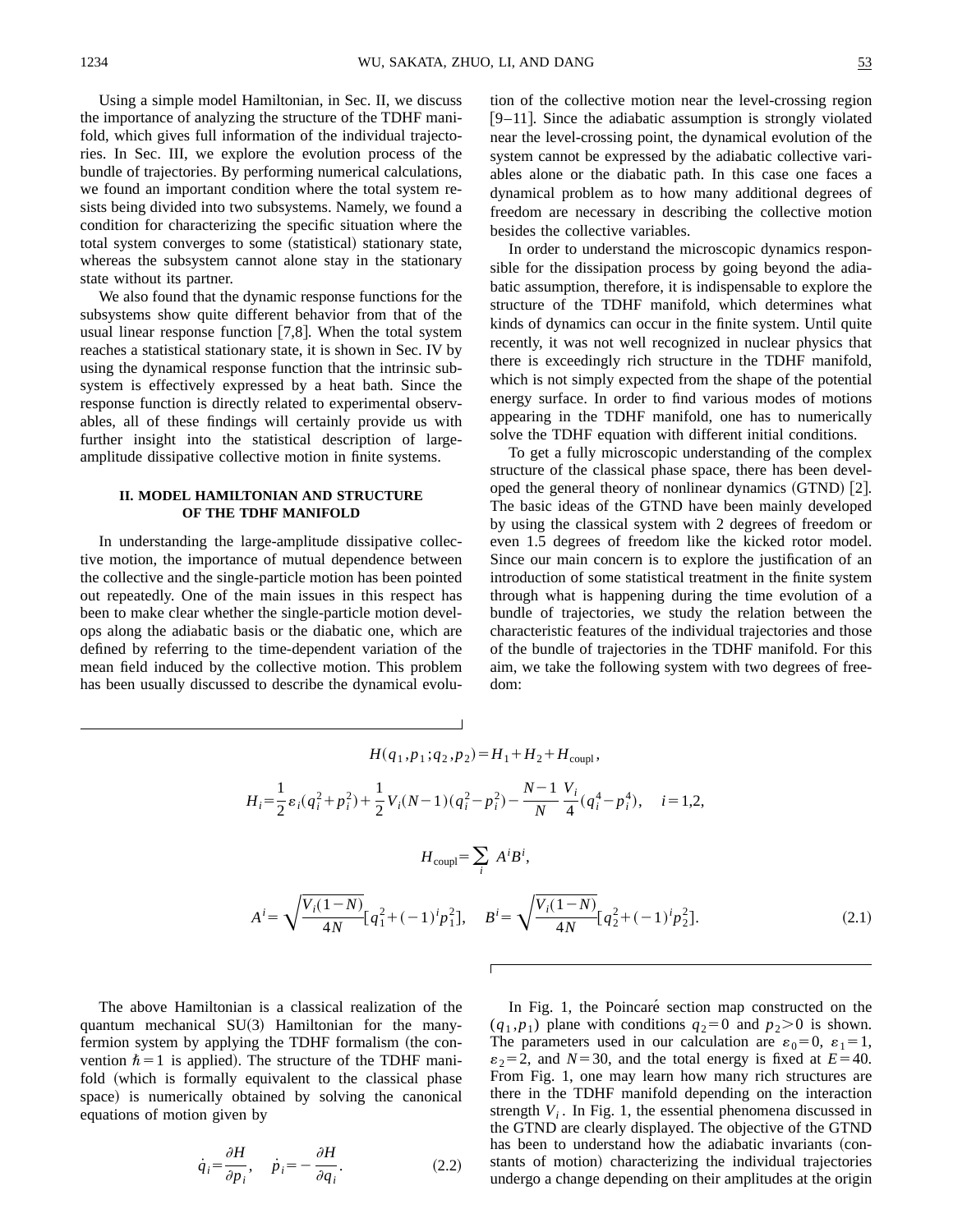



FIG. 1. Poincaré section map on the  $(q_1, p_1)$  plane. (a), (b), and (c) are for  $V = -0.01, -0.03$ , and  $-0.07$ , respectively.

of the coordinate system, how there appears a new type of motion forming a resonant island structure which surrounds the main island, how and why the local adiabatic invariant characterizing the motion belonging to the resonant islands disappears (appearance of local chaoticity), and how there finally appears the global chaoticity. To get an analytical understanding of these phenomena, it turns out to be decisive to introduce the *most natural coordinate system* for each trajectory. It may not be an exaggeration to say that the history of the nonlinear dynamics has been the struggle to develop a proper classical perturbation theory capable of defining the most optimum coordinate system, where an approximate adiabatic invariant of a given trajectory is expressed in the simplest way. In the nuclear physics, this problem is equivalent to developing a method which optimally divides the total system into the collective and intrinsic degrees of freedom.

Here it should be noticed that the Hamiltonian in Eq.  $(2.1)$ satisfies the relations

$$
\frac{\partial H}{\partial q_2}\Big|_{p_2=q_2=0} = \frac{\partial H}{\partial p_2}\Big|_{p_2=q_2=0} = 0,
$$
\n
$$
\frac{\partial H}{\partial q_1}\Big|_{p_1=q_1=0} = \frac{\partial H}{\partial p_1}\Big|_{p_1=q_1=0} = 0,
$$
\n(2.3)

which are called the *maximal decoupling conditions*. Equations  $(2.3)$  simply mean that the trajectory starting with the initial condition  $q_1(t=0) = q_{10}$ ,  $p_1(t=0) = p_{10}$ ,  $q_2(t=0)=0$ ,  $p_2(t=0)=0$  is always running on the subspace  $\Sigma_1$  { $q_1$ , $p_1$ ; $q_2$ =0, $p_2$ =0}, whereas the trajectory with the initial condition  $q_1(t=0)=0$ ,  $p_1(t=0)=0$ ,  $q_2(t=0) = q_{20}$ ,  $p_2(t=0) = p_{20}$  is always on the subspace  $\Sigma_2$  { $q_1=0, p_1=0; q_2, p_2$ }. In this sense, the coordinate system  ${q_1, p_1; q_2, p_2}$  satisfying the conditions (2.3) gives the most optimal coordinate system for the trajectories which are sticking to either the subspace  $\Sigma_1$  or to  $\Sigma_2$ . In other words, the division of the total system into the *relevant coordinates*  ${q_1, p_1}$  and the *irrelevant coordinates*  ${q_2, p_2}$  has a sense in a region near these subspaces. In Fig. 1, the trajectories sticking to the subspace  $\Sigma_2$  form an innermost concentric circle structure centered at the origin, whereas those sticking to the subspace  $\Sigma_1$  form an outermost concentric circle structure. Trajectories starting far away from both the subspaces  $\Sigma_1$  and  $\Sigma_2$  show a crescent structure in Fig. 1(a). In this case, the coordinate system  $\{q_1, p_1; q_2, p_2\}$  has no advantage, because their adiabatic invariants cannot be simply expressed by either one of these two. As is seen from Fig. 1, in the cases with  $V_i = -0.01$  and  $-0.03$ , these trajectories still represent *regular* motion, forming an island structure surrounding the main island. For these trajectories, one may introduce another most natural coordinate system called the *resonant coordinates* characterized by the nonlinear resonance [2,13].

Trajectories having different adiabatic invariants are separated by the separatrix. As the nonlinear interaction becomes large, it is well known that the chaotic motion starts to occur near the separatrix. In the case with  $V_i = -0.07$ , the trajectories starting far from the subspace  $\Sigma_2$  mainly represent the *chaotic* motion. Since there are no constants of motion for the chaotic trajectory, there does not exist any optimal coordinate system.

As is stated in the Introduction, large-amplitude dissipative collective motion can be explored by a time evolution of a bundle of trajectories within the TDHF theory. The time evolution of a bundle initially distributed near the subspace  $\Sigma_1$  was studied extensively in Ref. [12]. In this paper, we restrict ourselves to the case where a bundle is initially located far away from the subspaces  $\Sigma_1$  and  $\Sigma_2$  with a sharp distribution.

#### **III. COUPLED-MASTER EQUATION**

### **A. Evolution of bundle**

The time evolution of a bundle of trajectories is described by the Liouville equation given by

$$
\dot{\rho}(t) = -i\mathcal{L}\rho(t), \quad \mathcal{L} = \sum_{i=1}^{2} \left( \frac{\partial H}{\partial q_i} \frac{\partial}{\partial p_i} - \frac{\partial H}{\partial p_i} \frac{\partial}{\partial q_i} \right). \tag{3.1}
$$

The dynamical relation between the two degrees of freedom is studied by introducing a pair of partial distribution functions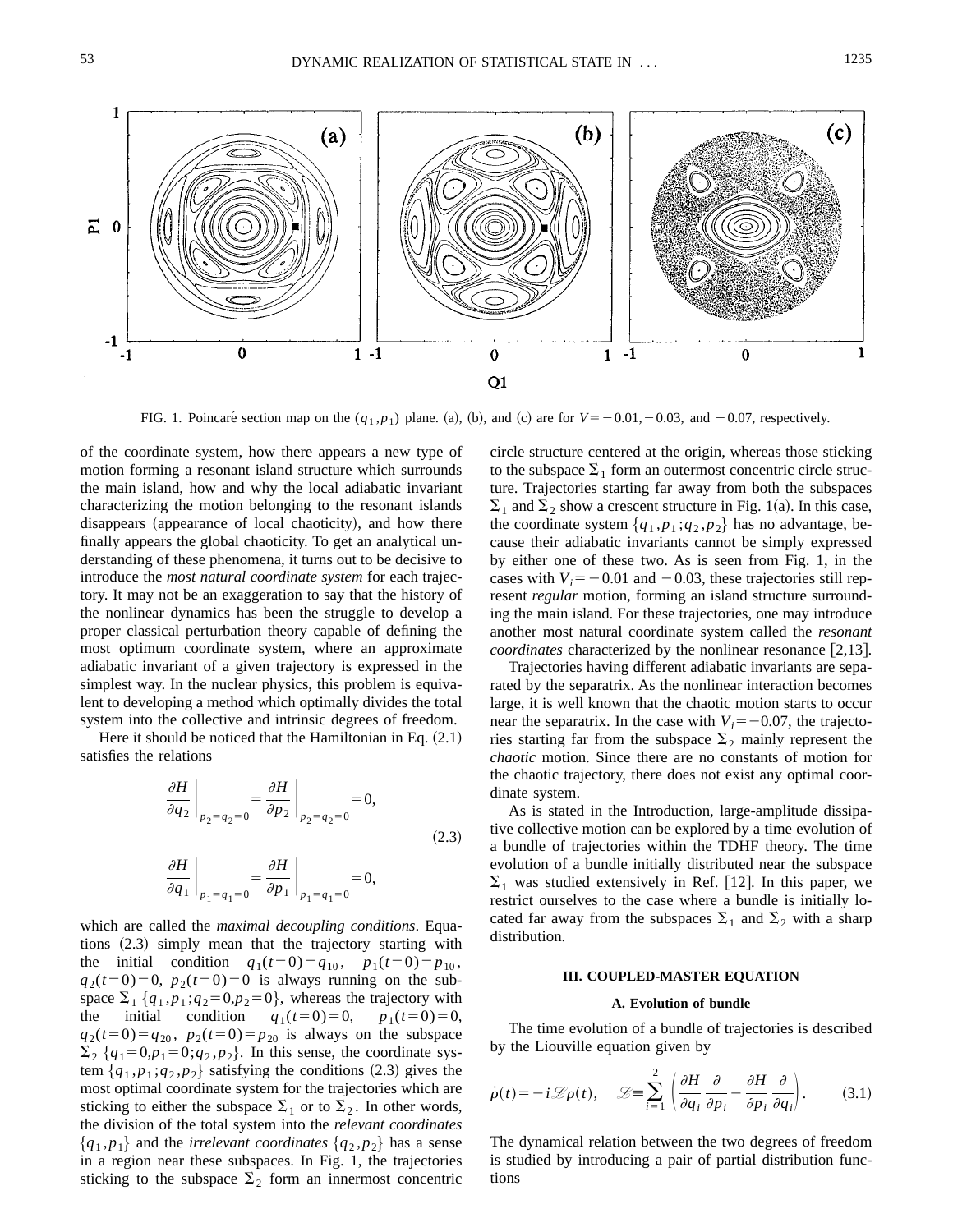$$
\rho_1(t) \equiv \int \int dq_2 dp_2 \rho(t) = \text{Tr}_2 \rho(t), \quad \rho_2(t) \equiv \int \int dq_1 dp_1 \rho(t) = \text{Tr}_1 \rho(t). \tag{3.2}
$$

With the aid of the partial distribution functions defined in Eq.  $(3.2)$ , one may introduce the time-dependent projection operator  $\lceil 14 \rceil$ 

$$
P(t) \equiv \rho_1(t) \text{Tr}_1 + \rho_2(t) \text{Tr}_2 - \rho_1(t) \rho_2(t) \text{Tr}_1 \text{Tr}_2. \tag{3.3}
$$

Then the total distribution function  $\rho(t)$  is divided into a separable part  $\rho_s(t)$  and a correlation part  $\rho_c(t)$  defined through

$$
\rho_s(t) \equiv P(t)\rho(t) = \rho_1(t)\rho_2(t), \quad \rho_c(t) \equiv \{1 - P(t)\}\rho(t) = \rho(t) - \rho_1(t)\rho_2(t). \tag{3.4}
$$

By means of the distribution functions defined in Eqs.  $(3.2)$  and  $(3.4)$ , the coupling Hamiltonian in Eq.  $(2.1)$  is expressed as

$$
H_{\text{coup}} = H_{\text{aver}}(t) + H_{\Delta}(t) - E_0(t),
$$
\n
$$
H_{\text{aver}}(t) = H_1(t) + H_2(t),
$$
\n
$$
H_{\Delta}(t) = H_{\text{coup}} - H_{\text{aver}}(t) + E_0(t) = \sum_{i=1}^{2} (A^i - \langle A^i \rangle_t)(B^i - \langle B^i \rangle_t),
$$
\n
$$
E_0(t) = \int \int dp_1 dq_1 dp_2 dq_2 H_{\text{coup}} \rho_1(t) \rho_2(t) = \sum_{i=1}^{2} \langle A^i \rangle_t \langle B^i \rangle_t,
$$
\n
$$
H_1(t) = \int \int dp_2 dq_2 H_{\text{coup}} \rho_2(t) = \sum_i A^i \langle B^i \rangle_t,
$$
\n
$$
H_2(t) = \int \int dp_1 dq_1 H_{\text{coup}} \rho_1(t) = \sum_i \langle A^i \rangle_i B^i,
$$
\n
$$
\langle A^i \rangle_i = \int dq_1 dp_1 A^i \rho_1(t), \quad \langle B^i \rangle_i = \int dq_2 dp_2 B^i \rho_2(t),
$$
\n(3.6)

where  $H_1(t)$   $[H_2(t)]$  denotes a time-dependent Hamiltonian for the first [second] degree of freedom obtained from  $H_{\text{coupl}}$  by averaging over the second [first] distribution function. The total Hamiltonian is then represented as

$$
H = H_{1, \text{mean}}(t) + H_{2, \text{mean}}(t) + H_{\Delta}(t) - E_0(t),
$$
\n(3.7)

$$
H_{1,\text{mean}}(t) = H_1 + H_1(t), \quad H_{2,\text{mean}}(t) = H_2 + H_2(t),\tag{3.8}
$$

where  $H_{1,\text{mean}}(t)$   $[H_{2,\text{mean}}(t)]$  represents the so-called "mean-field" Hamiltonian for the first [second] degree of freedom, which is obtained by only taking account of an average effect of the second [first] degree of freedom. Here  $H_{\Lambda}(t)$  is the dynamic fluctuation part.

In performing the numerical calculation, the time evolution of the distribution function  $\rho(t)$  organized by Eq.  $(3.1)$ is evaluated by using the pseudoparticle method,

$$
\rho(t) = \frac{1}{N_p} \sum_{n=1}^{N_p} \prod_{i=1}^{2} \delta(q_i - q_{i,n}(t)) \delta(p_i - p_{i,n}(t)), \tag{3.9}
$$

where  $N_p$  means the total number of pseudoparticles and  $q_{i,n}(t)$  and  $p_{i,n}(t)$  denote a phase space point of the *n*th pseudoparticle at time *t*, which is determined by integrating Eq.  $(2.2)$ . We use the fourth order Runge-Kutta method for integrating the canonical equation of motion and  $N_p$  is chosen to be 10 000. The initial condition of the distribution function is given by a uniform distribution in a region

$$
-0.05 \le q_1 - 0.4 \le 0.05, \quad -0.02 \le q_2 - q_{20} \le 0.02,
$$
  

$$
-0.05 \le p_1 \le 0.05, \quad -0.02 \le p_2 \le 0.02, \quad (3.10)
$$

where  $q_{20}$  is fixed from the Hamiltonian in Eq.  $(2.2)$  by using  $q_1=0.4$ ,  $p_1=p_2=0$ , and  $E=40$ . By comparing the above initial condition with the Poincaré map in Fig. 1, it is easily seen that the initial distribution function  $\rho(t=0)$  is set in a tiny region near the unstable fixed point, i.e., an intersection point of the separatrix for the first two cases. This choice of initial condition is very interesting because the chaotic feature is known to be first generated near this hyperbolic fixed point. The initial distribution is indicated in Fig. 1 by a solid square.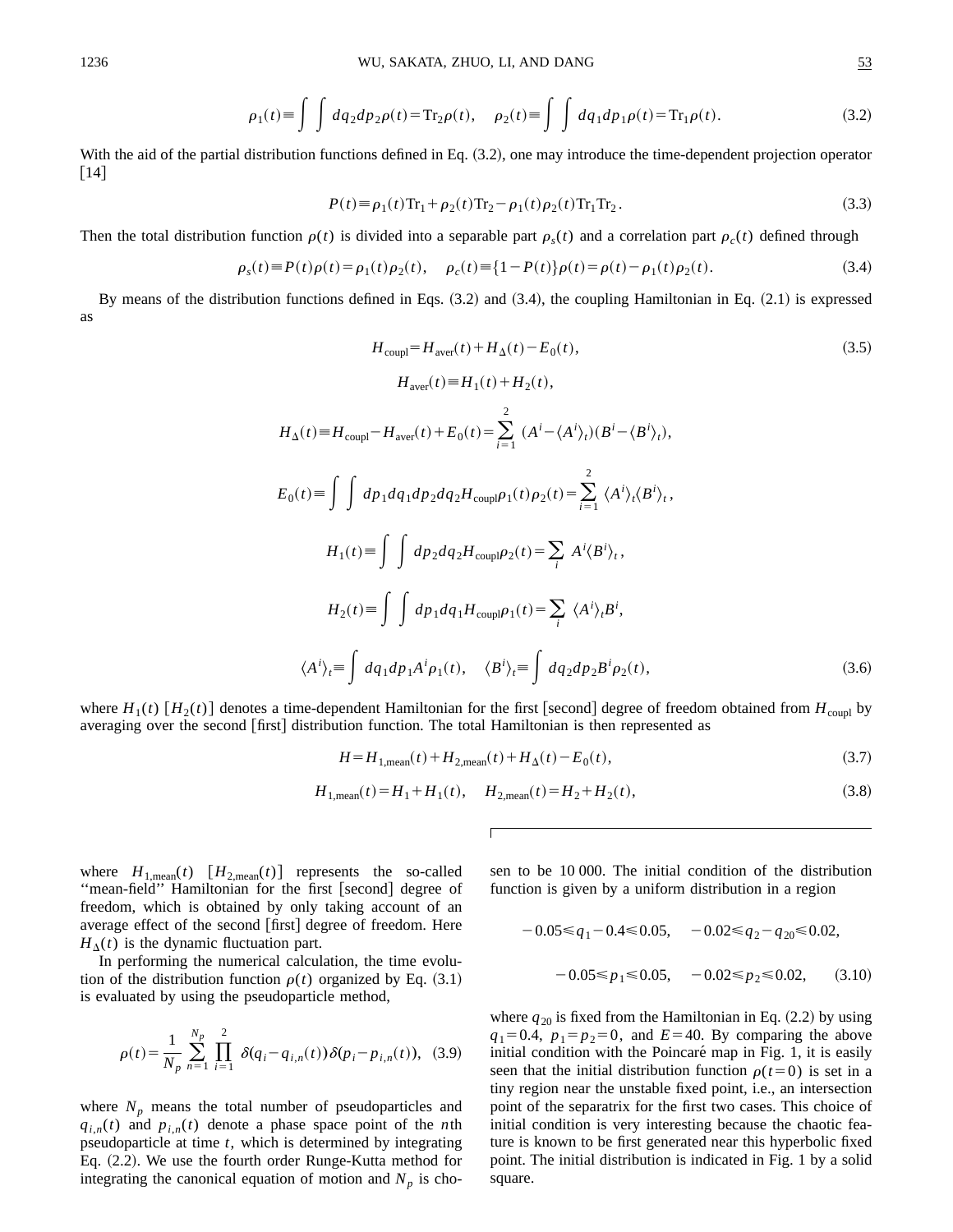In Fig.  $2(a)$ , the time dependence of the variance  $\langle q_1^2 \rangle_t - \langle q_1 \rangle_t^2$  is shown for the cases with  $V_i = -0.01$ ,  $-0.03$ ,  $-0.04$ , and  $-0.07$ . A unit of time is given by  $\tau_{\text{coll}} = \omega_{\text{coll}}/2\pi$ , where  $\omega_{\text{coll}}$  is the eigenfrequency of lowlying normal mode obtained by applying the random phase approximation  $(RPA)$  to Eq.  $(2.2)$ .

As is seen from Fig. 1, every part of the phase space in the cases with  $V_i = -0.01$  and  $-0.03$  is dominated by regular motion, but by the chaotic sea in the case with  $V_i = -0.07$ . In the case with  $V_i = -0.01$ , the variance is oscillating and even increasing. Since the variance has no tendency to reach some time-independent value, the system is not expected to converge to some statistical object in this case. In the case with a much stronger interaction, i.e.,  $V_i = -0.03$  and  $-0.04$ , the variance increases exponentially and seems to oscillate around some saturation value. Nevertheless, the amplitude of oscillation is not small, indicating the nonestablishment of a stationary state for a very long time. Note that the above result is obtained by choosing an initial distribution around the unstable fixed point where many trajectories with different characters come across each other. If one puts many pseudoparticles around the hyperbolic point where various types of trajectories are involved, the existence of the invariant  $(KAM)$  torus prevents the system from reaching some statistical object. Consequently, one cannot expect a realization of the statistical state for the nonlinear dynamical system where the KAM torus is dominating.

In the case with  $V_i = -0.07$ , where the chaotic sea dominates the phase space, a quite different situation is realized. In the beginning, the variance increases abruptly, steeper than exponential curve which is realized in  $V_i = -0.03$  and  $-0.04$ . In this case, moreover, the time dependence almost dies out around  $t \approx 25 \tau_{\text{coll}}$ , indicating the establishment of the stationary state. Thus the appearance of chaotic motion for the individual trajectory is strongly related to the realization of a stationary state for the bundle of trajectories.

As stated in the previous section, the choice of the coordinate system does not have any sense in the present chaotic case. Namely, if the relations

$$
\langle q_i \rangle_t \le \sqrt{\langle q_i^2 \rangle_t - \langle q_i \rangle_t^2},
$$
  
\n
$$
\langle p_i \rangle_t \le \sqrt{\langle p_i^2 \rangle_t - \langle p_i \rangle_t^2}
$$
\n(3.11)

hold, the coordinate system  $\{q_1, p_1; q_2, p_2\}$  has no particular advantage in describing the system under consideration. In Fig. 2(b), the average value of  $\langle p_2 \rangle_t$  and the variance  $\langle p_2^2 \rangle_t - \langle p_2 \rangle_t^2$  are shown for the case with  $V_i = -0.07$ . Since the square root of the variance is much larger than the average, the choice of a paticular coordinate system does not have any profit for the present case. As is well known, the nearest-neighbor level-spacing statistics of the quantum system is well described by the GOE, when the phase space of its classical correspondent is covered by the chaotic sea  $[15]$ . Here, it should be noticed that the chaotic phase space structure is generated by a single trajectory, whereas the nearestneighbor level spacing expresses a statistical property of many eigenstates. Since the GOE is derived under the assumption that the final result should not depend on the



FIG. 2. (a) Time-dependent variance  $\langle p_1^2 - \langle p_1 \rangle_t^2$  for the cases with  $V = -0.01, -0.03, -0.04,$  and  $-0.07$ . (b) Averaged value  $\langle p_2 \rangle$  and variance  $\langle p_2^2 - \langle p_2 \rangle_t^2$  as a function of time for  $V = -0.07$ .

choice of representation, and since the time-independent stationary state realized after  $t \approx 25 \tau_{\text{coll}}$  does not depend on the choice of the coordinate system either, we may draw the conclusion that the bundle of trajectories reaches a statistical object after  $t \approx 25 \tau_{\text{coll}}$ .

#### **B. Energy distribution**

From the saturation property of the variance depicted in Fig. 2, it is expected that the stationary statistical state is established dynamically for the chaotic case with *Vi*  $=$  -0.07. It is the aim of the present subsection to investigate what kind of final distribution is established for the case with  $V_i = -0.07$  and how two subsystems described by  $\rho_1(t)$  and  $\rho_2(t)$  are correlated with each other. Since the energy of each pseudoparticle is chosen to be  $E=40$  in the initial condition, there are no fluctuations in the total Hamiltonian *H*; i.e.,  $\langle H^2 \rangle_t - \langle H \rangle_t^2 = 0$  at any time.

Now, let us consider the distribution of the partial Hamiltonian. In Figs.  $3(a)$  and  $3(b)$ , the time-dependent averages defined through

$$
\langle H_i \rangle_i = \int \int dq_i dp_i H_i \rho_i(t), \quad i = 1 \text{ and } 2,
$$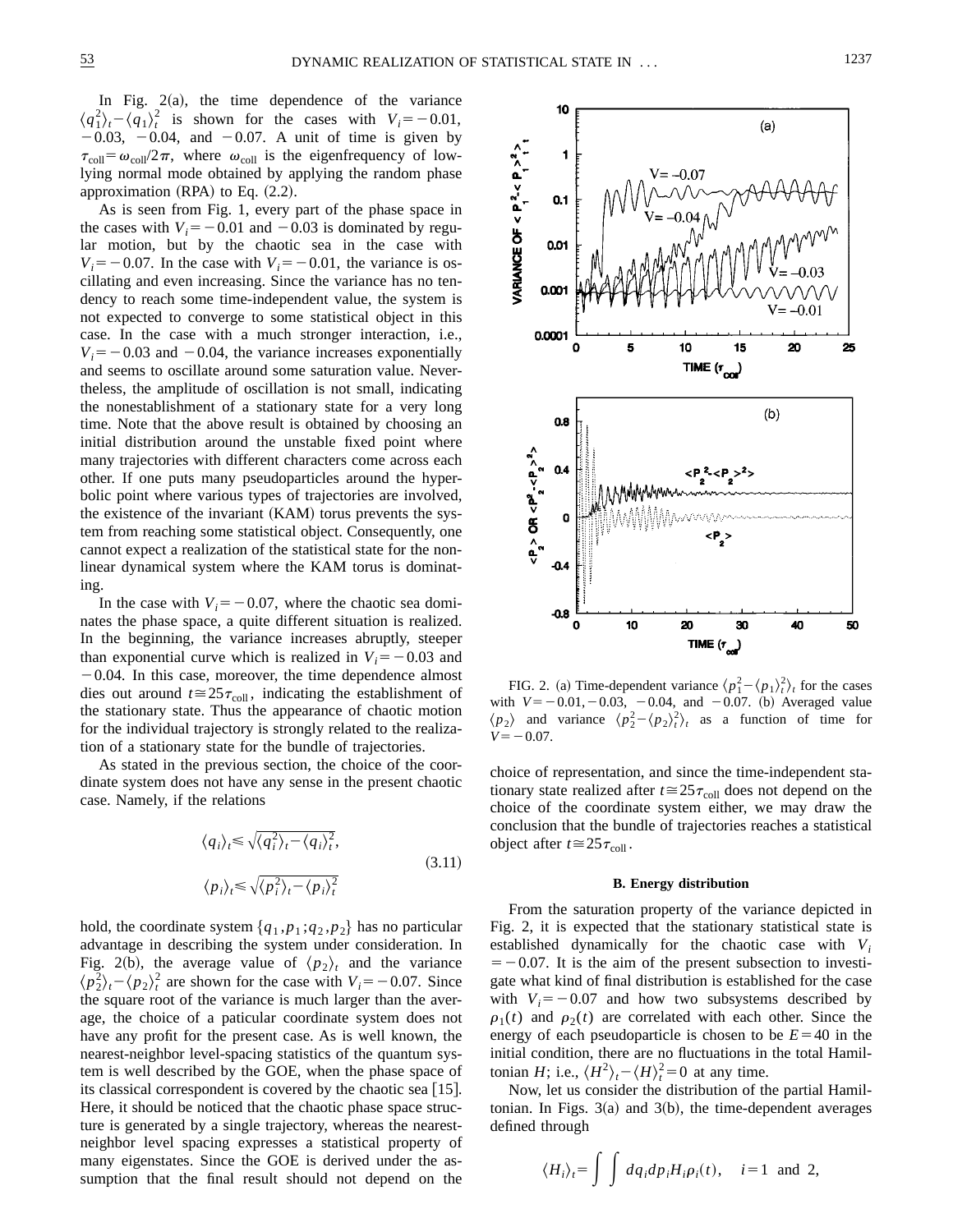

FIG. 3. (a) Time dependence of averaged values  $\langle H_2 \rangle_t$ ,  $\langle H_2(t) \rangle_t$ , and  $\langle H_2 + H_2(t) \rangle_t$ , (b) time dependence of averaged values  $\langle H_{\Delta}(t) \rangle_t$  and  $\langle H_{\text{coup}} \rangle_t$ , (c) energy distribution of  $H_1$  (dashed line) and  $H_1 + H_1(t)$  (solid line) for different times  $t_I$ , (d) energy distribution of  $H_2$  (dashed line) and  $H_2 + H_2(t)$  (solid line) for different times  $t_I$ , (e) energy distribution of  $H_{\text{coupl}}$  (dashed line) and  $H_{\Delta}$  (solid line) for different times  $t_I$ , (f) time-dependent variance  $\langle H_\Delta^2 - \langle H_\Delta \rangle_t^2 \rangle_t$  and  $\langle H_1^2 - \langle H_1 \rangle_t^2 \rangle_t$ , for the case with  $V = -0.07$ .

$$
\langle H_i + H_i(t) \rangle_t = \int \int dq_i dp_i \{ H_i + H_i(t) \} \rho_i(t), \qquad \langle H_\Delta(t) \rangle_t = \int \int dp_1 dq_1 dp_2 dq_2 H_\Delta(t) \rho(t) = 0 \tag{3.12}
$$

 $i=1$  and 2,

$$
\langle H_{\text{coupl}} \rangle_t = \int \int dp_1 dq_1 dp_2 dq_2 H_{\text{coupl}} \rho(t) = E_0(t),
$$

$$
\langle H_{\Delta}(t) \rangle_{t} = \int \int dp_{1} dq_{1} dp_{2} dq_{2} H_{\Delta}(t) \rho(t) = 0
$$
\n(3.12)

are shown.  $\langle H_1 \rangle_t$ ,  $\langle H_1(t) \rangle_t$ , and  $\langle H_1 + H_1(t) \rangle_t$  are not shown in Fig. 3, but have similar behavior with  $\langle H_2 \rangle_t$ ,  $\langle H_2(t) \rangle_t$ , and  $\langle H_2 + H_2(t) \rangle_t$ . These averages reach their stationary values at  $t \approx (25-30)\tau_{\text{coll}}$ , after a violent exchange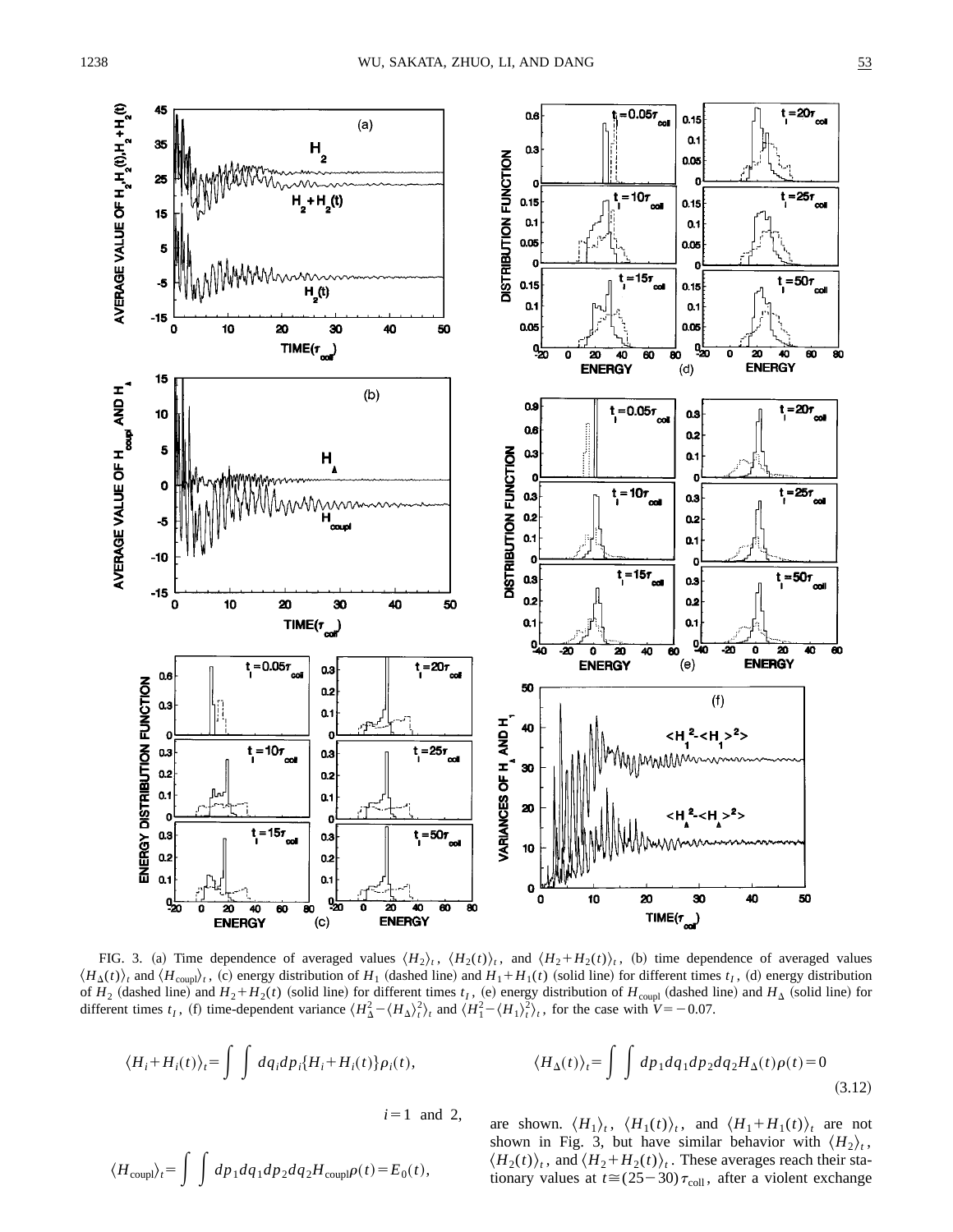of energy in the region of  $t < 5\tau_{\text{coll}}$ . Note that  $\langle H_1(t) \rangle_t$ ,  $\langle H_2(t) \rangle_t$ , and  $\langle H_{\text{coupl}} \rangle_t$  are equivalent to  $E_0(t)$  by definition. This convergence property is consistent with the saturation property of the variance in Figs.  $2(a)$  and  $2(b)$  discussed in the previous subsection.

A convergence of these average values does not necessarily indicate the establishment of the statistical state for each subsystem. To make this point clear, let us notice that a general relation for various variances of partial Hamiltonians always holds,

$$
\Gamma_2^{(i)} \ge \Gamma_1^{(j)} \ge \Gamma_0 (=0), \quad i, j = 1 \text{ and } 2,
$$

$$
\Gamma_0 = \langle H^2 \rangle - \langle H \rangle^2,
$$

$$
\Gamma_1^{(i)} \equiv \langle H_{i, \text{mean}}^2(t) \rangle - \langle H_{i, \text{mean}}(t) \rangle^2,
$$

$$
\Gamma_2^{(i)} \equiv \langle H_i^2 \rangle - \langle H_i \rangle^2,
$$
(3.13)

which is easily proven. When the mean-field approximation gives a reasonable description, the relation  $\Gamma_0 \cong \Gamma_1^{(i)}$  holds. When the coupling interaction is sufficiently small, the other relation is also satisfied, i.e.,  $\Gamma_1^{(i)} \cong \Gamma_2^{(j)}$ . In Figs. 3(c) and 3(d), the distributions of  $H_i$  and  $H_i + H_i(t)$  with  $i=1$  and 2 calculated for each trajectory in the bundle are shown as functions of energy, which give the same information as the variances in Eq.  $(3.13)$ . As is seen from Figs. 3 $(c)$  and 3 $(d)$ , our numerical result well realizes the general inequality  $0 < \Gamma_1^{(1)} \cong \Gamma_1^{(2)} < \Gamma_2^{(1)} \cong \Gamma_2^{(2)}$ . Namely, there are two kinds of width which tell us how two subsystems accommodate each other. It is also seen that the stationary state is established at  $t \approx 25 \tau_{\text{coll}}$ , because the distribution of the partial energy has no strong time dependence after  $t \approx 25\tau_{\text{coll}}$ . This situation also coincides with the calculation in Fig. 2 and Figs.  $3(a)$ and  $3(b)$ .

As is easily verified, the following relations also hold:

$$
\langle H_{\Delta}^2 \rangle_t - \langle H_{\Delta} \rangle_t^2 = \langle H_{\text{mean}}^2(t) \rangle_t - \langle H_{\text{mean}}(t) \rangle_t^2 \cong \Gamma_1^{(i)}, \tag{3.14}
$$

$$
\langle H_{\text{coupl}}^2 \rangle_t - \langle H_{\text{coupl}} \rangle_t^2 = \langle (H_1 + H_2)^2 \rangle_t - \langle H_1 + H_2 \rangle_t^2 \cong \Gamma_2^{(i)},
$$
\n(3.15)

where  $H_{\text{mean}}(t) \equiv H_1 + H_2 + H_1(t) + H_2(t)$ . From Eqs.  $(3.13)$ ,  $(3.14)$ , and  $(3.15)$ , one gets the relation

$$
\langle H_{\Delta}^2 \rangle_t - \langle H_{\Delta} \rangle_t^2 \le \langle H_{\text{coupl}}^2 \rangle_t - \langle H_{\text{coupl}} \rangle_t^2. \tag{3.16}
$$

The inequality relation  $(3.16)$  is well realized in our calculation which is illustrated in Fig. 3 $(e)$ . In Fig. 3 $(f)$ , the time dependence of the variance  $\langle H_{\Delta}^2 \rangle_t - \langle H_{\Delta} \rangle_t^2$  is shown. As is shown in Eq.  $(3.14)$  and is seen from Fig. 3(e), the variance  $\langle H_{\text{mean}}^2(t)\rangle_t - \langle H_{\text{mean}}(t)\rangle_t^2$  has the same order of magnitude as  $\Gamma_1^{(i)}$  .

Since the square root of the variance  $\langle H_{\Delta}^2 \rangle_t - \langle H_{\Delta} \rangle_t^2$  is much larger than the  $\langle H_{\Delta} \rangle_t$ , which is understood by comparing Figs.  $3(b)$  and  $3(f)$ , a large energy exchange goes on between the two subsystems, even though  $\langle H_{i,\text{mean}}(t)\rangle_t$  have reached the time-independent object, indicating no energy transfer in average. Namely, each subsystem cannot remain stationary alone by being separated from the other subsystem, when the following condition

$$
\sqrt{\langle H_{\Delta}^2 \rangle_t - \langle H_{\Delta} \rangle_t^2} > \langle H_{\Delta} \rangle_t = 0 \tag{3.17}
$$

holds, although the total system is in a statistical stationary state. In other words, the effect of  $\rho_c(t)$  is so large that the total system cannot be divided into two subsystems when the relation  $(3.17)$  is valid.

## **C. Dynamic response function**

In order to study what is happenning between two subsystems, let us use the dynamic response function which appears in the coupled master equation given below. By switching off the fluctuation  $H_{\Delta}(t)$  between two subsystems at time  $t_I$ , and by evaluating its effects perturbatively in a small time increment after  $t_I$ , one gets a set of approximate coupled master equations given by

$$
\dot{\rho}_1(t) = -i[\mathcal{L}_1 + \mathcal{L}_1(t)]\rho_1(t) - i\text{Tr}_2 P(t) \mathcal{L}_g(t, t_1)\rho_c(t_1)
$$
  
\n
$$
- \int_0^{t-t_1} d\tau \sum_{lm} \chi_{lm}(t, t - \tau) \{A^l, G_1(t, t - \tau) (A^m - \langle A^m \rangle_{t-\tau}) \rho_1(t - \tau) \}_{PB}
$$
  
\n
$$
- \int_0^{t-t_1} d\tau \sum_{lm} \phi_{lm}(t, t - \tau) \{A^l, G_1(t, t - \tau) \{A^m, \rho_1(t - \tau) \}_{PB}\}_{PB},
$$
\n(3.18)

$$
\dot{\rho}_2(t) = -i[\mathcal{L}_2 + \mathcal{L}_2(t)]\rho_2(t) - i\text{Tr}_1 P(t) \mathcal{L}_g(t, t_1)\rho_c(t_1)
$$
  
 
$$
- \int_0^{t-t_1} d\tau \sum_{lm} \mathcal{L}_{lm}(t, t-\tau) \{B^l, G_2(t, t-\tau) (B^m - \langle B^m \rangle_{t-\tau}) \rho_2(t-\tau)\}_{PB}
$$
  
 
$$
- \int_0^{t-t_1} d\tau \sum_{lm} \Phi_{lm}(t, t-\tau) \{B^l, G_2(t, t-\tau) \{B^m, \rho_2(t-\tau)\}_{PB}\}_{PB}, \qquad (3.19)
$$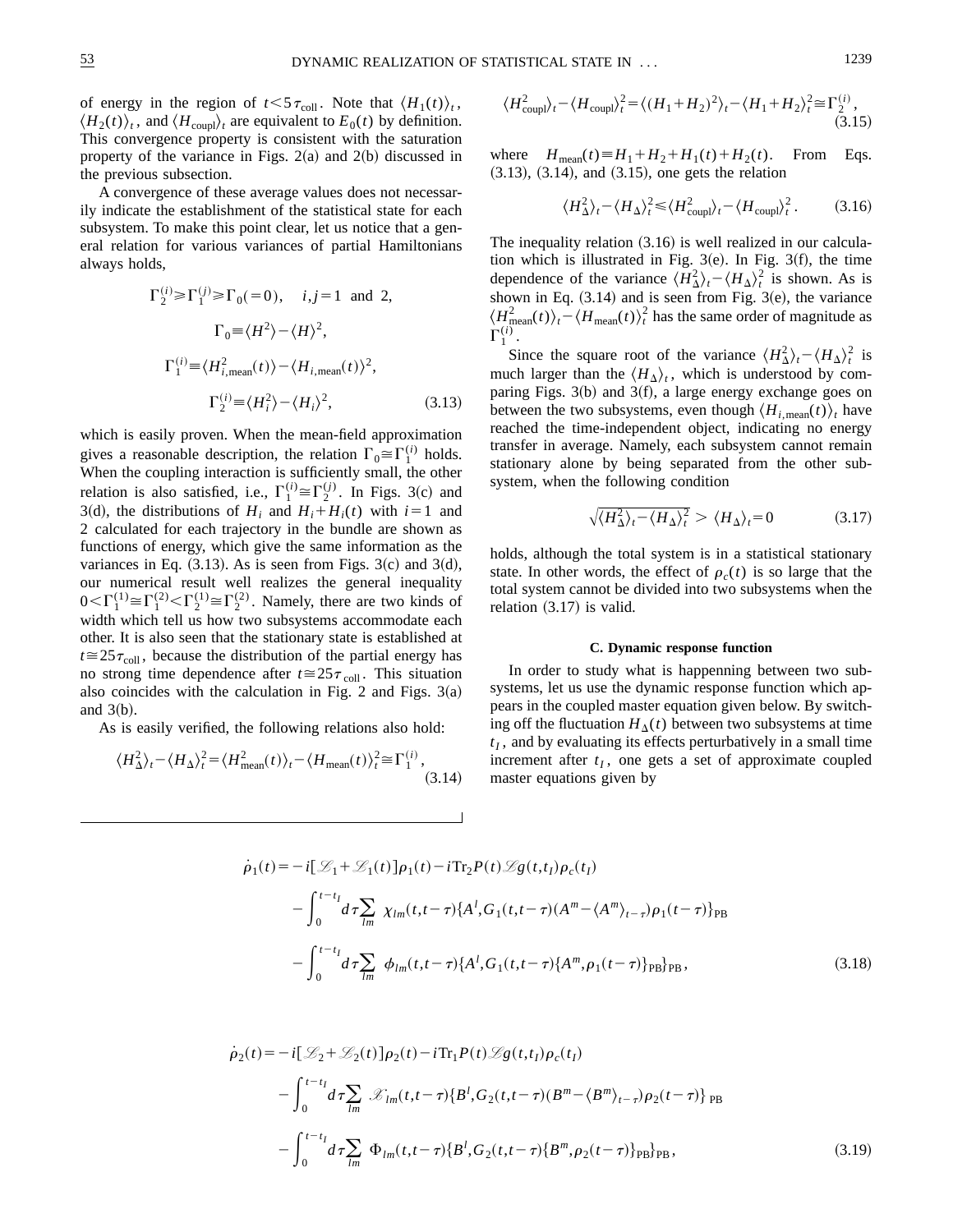where the symbol  $\{,\}_{PB}$  denotes a Poisson bracket with respect to the canonical variables ( $p_i$ , $q_i$ ,  $i=1$  and 2). In Eqs.  $(3.18)$  and  $(3.19)$ , the fluctuation effects are retained up to the second order in  $H_{\Delta}(t)$ , and  $g(t,t')$  represents a propagator

$$
g(t,t') = T \exp\biggl\{-i \int_t^{t'} [1 - P(\tau)] \mathcal{L} d\tau\biggr\}.
$$
 (3.20)

Approximate expressions in Eqs.  $(3.18)$  and  $(3.19)$  are good enough, provided the difference between the present time *t* and the switching-off time  $t_I$  is sufficiently small.

The functions  $\chi_{lm}(t,t-\tau)$  and  $\mathcal{L}_{lm}(t,t-\tau)$  appearing in Eqs.  $(3.18)$  and  $(3.19)$  are the *dynamic response functions*, whereas  $\phi_{lm}(t,t-\tau)$  and  $\Phi_{lm}(t,t-\tau)$  are the *dynamic correlation functions*. These are functions of two time arguments. The explicit expression of the dynamical response function is given by

$$
\mathcal{L}_{kl}(t, t-\tau) \equiv \int \int dp_1 dq_1 \{G_1(t-\tau, t)A^k, A^l\}_{PB} \rho_1(t-\tau),
$$
  

$$
\chi_{kl}(t, t-\tau) \equiv \int \int dp_2 dq_2 \{G_2(t-\tau, t)B^k, B^l\}_{PB} \rho_2(t-\tau),
$$
  

$$
G_1(t, t') \equiv T \exp\left\{-i \int_{t'}^t d\tau [\mathcal{L}_1 + \mathcal{L}_1(\tau)]\right\},
$$
  

$$
G_2(t, t') \equiv T \exp\left\{-i \int_{t'}^t d\tau [\mathcal{L}_2 + \mathcal{L}_2(\tau)]\right\}, \quad (3.21)
$$

where  $\mathcal{L}_1$ ,  $\mathcal{L}_1(t)$ ,  $\mathcal{L}_2$ , and  $\mathcal{L}_2(t)$ , are the Liouvillian corresponding to  $H_1$ ,  $H_1(t)$ ,  $H_2$ , and  $H_2(t)$ , respectively.

As is clear from Eq.  $(3.21)$ , the dynamical response function has two time arguments as compared to the ordinary linear response function. The latter has only one time argument, which measures how the subsystem deviates from the state of equilibration under the influence of an external force. The former contains another important information. Namely, it gives the instantaneous dynamical structure of the subsystems at the switching-off time  $t_1 \equiv t - \tau$ , even though they are not in the statistical stationary state, and also how they evolve in time after  $t<sub>I</sub>$ . It reduces to the conventional response function with only one time argument, which appears in the linear response theory applicable to the infinite system [see Eq.  $(4.5)$  and Ref. [7]], when the subsystems described by  $(q_1, p_1)$  and  $(q_2, p_2)$  reach their thermal equilibrium states. According to the numerical results discussed in the previous subsections, the statistical stationary state is expected to be established for the total system, when one takes  $t_I \approx 20-25\tau_{\rm coll}$ .

The numerical method of calculating the dynamic response function is found in our previous paper  $[5]$ . In Fig. 4, the dynamic response functions  $\chi_{lm}(t_1+\tau,t_1)$  with  $l=m=1$ (called collective) and with  $l=m=2$  (called intrinsic) are shown as functions of  $\tau$  for various  $t_I$ . These functions show how each subsystem responds to an ''external'' force coming from the coupling to the other subsystem and acting at the switching-off time  $t_I$ . Since they contain partial derivatives of  $H_{\Delta}$ , small fluctuations in  $H_{\Delta}$  give a drastic change in the dynamic response functions.

As is seen from Fig. 4, the collective and intrinsic dynamical response functions seem to reach stationary values around  $t_1 = (40-50)\tau_{\text{coll}}$  which is much larger than  $(20-25)$  $\tau_{\text{coll}}$ . The difference between  $(20-25)\tau_{\text{coll}}$  and  $t_I$  $=$  (40-50) $\tau_{\text{coll}}$  is understood as follows: Although the variances in Fig. 2 seem to reach some stationary values, there still remains some small time dependence which can only be detected by their time derivatives. Since the dynamic response functions depend directly on the time derivatives of  $\langle q_i^2 \rangle_t - \langle q_i \rangle_t^2$  with *i*=1 and 2, the total system is considered to be in a stationary state when the dynamic response function has no  $t<sub>I</sub>$  dependence. Strictly speaking, therefore, the stationary state for the total system is not established at  $(20-$ 25) $\tau_{\text{coll}}$ , but around at  $t=(40-50)\tau_{\text{coll}}$ .

Let us discuss the dynamic response function after  $t_I = (40-50)\tau_{\text{coll}}$ . Since there is no  $t_I$  dependence in the dynamical response functions, the total system as well as its two subsystems already reached time-independent stationary objects. Note that each subsystem is only stationary under the influence of the other subsystem. As is seen from Fig. 4, these dynamic response functions show a remarkable property: They do not come back to their original value at  $t_1$ , unlike the case with the usual linear response function.

#### **IV. RESPONSE FUNCTION FOR NONLINEAR COUPLING**

In order to understand the remarkable feature of the dynamic response function shown in Fig. 4, let us introduce another simple model. The model consists of a harmonic oscillator with the coordinate *q*, mass *M*, and frequency  $\omega_0$ , interacting with a heat bath. The heat bath consists of *N* harmonic oscillators described by coordinates  $x_i$ , frequencies  $\omega_i$ , and the common mass *m*. The Hamiltonian is expressed as

$$
H = HS + HB + HI.
$$
\n(4.1)

Here,

$$
H_S = \frac{p^2}{2M} + \frac{1}{2} M \omega_0^2 q^2,
$$
  

$$
H_B = \sum_j \left( \frac{p_j^2}{2m} + \frac{1}{2} m \omega_j^2 x_j^2 \right).
$$
 (4.2)

For the interaction  $H<sub>I</sub>$ , we take two kinds of coupling: (a) linear coupling

$$
H_{I} = q \sum_{j=1}^{N} \lambda_j x_j, \qquad (4.3)
$$

which is applied in Ref.  $[16]$ , and  $(b)$  nonlinear coupling

$$
H_{I} = q \sum_{j=1}^{N} \lambda_{j} x_{j}^{2}. \qquad (4.4)
$$

In order to study the behavior of the response function for the subsystem of the heat bath, which is coupled to the harmonic oscillator through the above two kinds of interaction, let us introduce the response function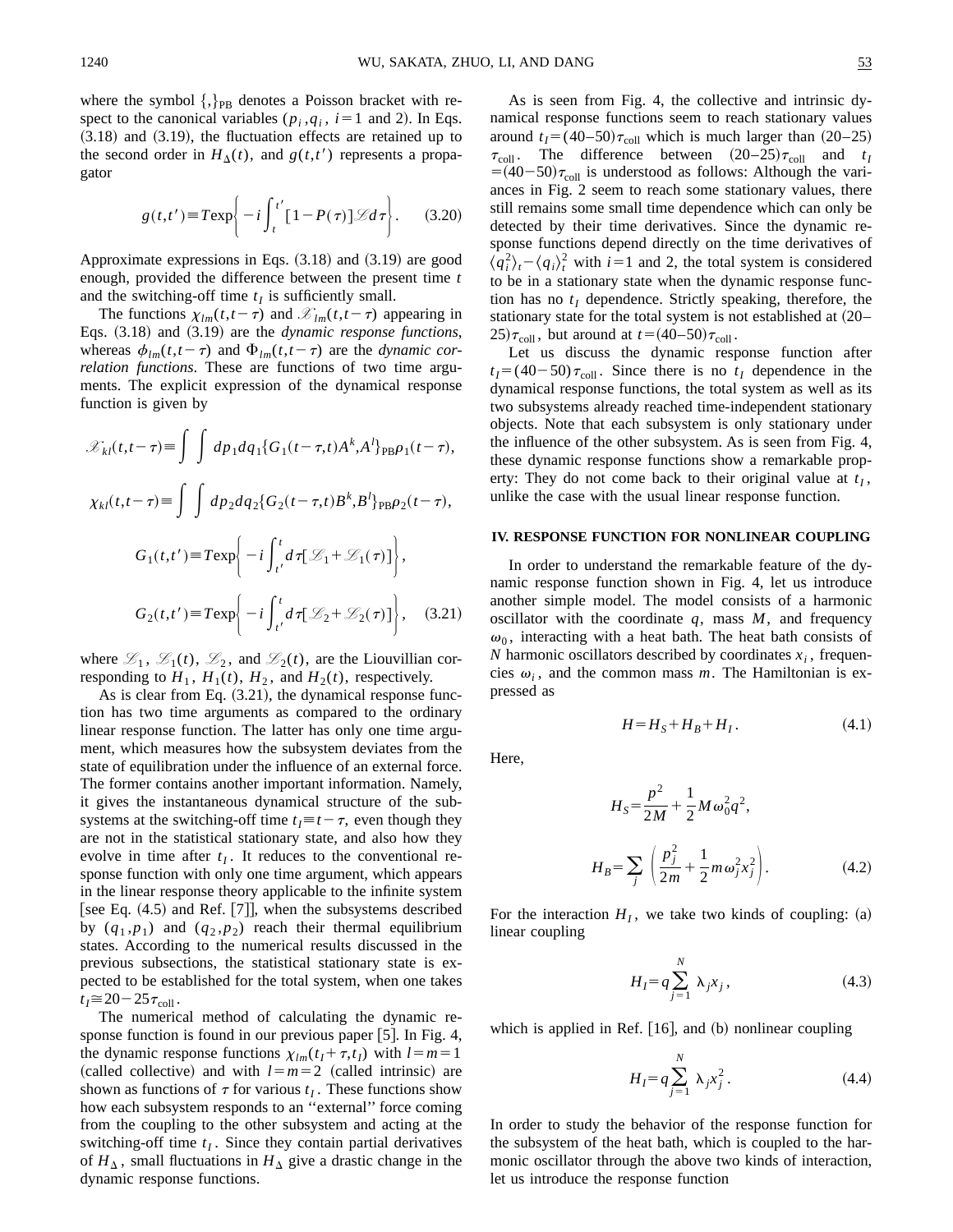

FIG. 4. (a) Dynamic response function with different switching times  $t_I$  for collective subsystem, and (b) for the intrinsic sybsystem, for the case with  $V = -0.07$ .

$$
\chi(\tau) = \text{Tr}_B\{G_{\text{HB}}(\tau)B, B\}_{\text{PB}}\rho_{\text{HB}}.\tag{4.5}
$$

Here, *B* denotes  $B_{\text{lin}} = \sum_{j=1}^{N} \lambda_j x_j$  for the linear coupling case, and  $B_{\text{non}} = \sum_{j=1}^{N} \lambda_j x_j^2$  for the nonlinear coupling case.  $G_{HB}(\tau)$  means a propagator of the heat bath and is expressed as

$$
G_{\rm HB}(\tau) = \exp\{-i\tau\mathcal{L}\}; \quad \mathcal{L}^* = \{H_B, ^*\}_{\rm PB}. \tag{4.6}
$$

For  $\rho_{HB}$ , we take the canonical ensemble with temperature *T*. The response function  $\chi(\tau)$  then takes the form

$$
\chi_{\text{lin}}(\tau) = i \sum_{j=1}^{N} \lambda_j^2 \frac{1}{m_j \omega_j} \sin \omega_j \tau,
$$
  

$$
\chi_{\text{non}}(\tau) = i \sum_{j=1}^{N} \lambda_j^2 \frac{1}{m_j^2 \omega_j^2} \coth \frac{\omega_j}{2T} \sin 2 \omega_j \tau,
$$
 (4.7)

for the linear and the nonlinear coupling interactions, respectively. By introducing the Debye spectrum for the *N* harmonic oscillator system given by

$$
\rho(\omega_j) = \frac{2 \eta \omega_j^2 m_j}{\pi \lambda_j^2},\tag{4.8}
$$

the summation over  $j$  in Eq.  $(4.7)$  is replaced by an integral over frequency  $\omega$ . Here, the parameter  $\eta$  is known to be related with the viscosity  $[16]$ . The response function is finally expressed as

$$
\chi_{\text{lin}}(\tau) = i \frac{2 \eta}{\pi} \frac{1}{\tau} \left[ \frac{\sin \Omega \tau}{\tau} - \Omega \cos \Omega \tau \right],
$$
  

$$
\chi_{\text{non}}(\tau) = i \frac{2 \eta}{\pi m} \int_0^{\Omega} \coth \frac{\omega}{2T} \sin 2\omega \tau d\omega,
$$
 (4.9)

where  $\Omega$  represents the upper limit of the Debye spectrum of the heat bath. In Fig. 5, the numerical results of  $\chi_{lin}(\tau)$  and  $\chi_{\text{non}}(\tau)$  are shown. The parameters used are  $\eta=0.5$ ,  $\Omega = 100$ , and  $m = 1$ , and  $\tau$  is expressed in units of  $\tau_{\text{coll}}$ . As is seen from Eq. (4.9),  $\chi_{lin}(\tau)$  goes back to its original value of zero like the usual linear response function irrespective of the temperature  $T$ , when the time  $\tau$  approaches infinity. However,  $\chi_{\text{non}}(\tau)$  describing the response to the nonlinear external force shows a quite similar feature to Fig. 4. By taking  $\tau$  infinite, we get

$$
\chi_{\text{non}}(\tau \to \infty) = i \frac{2 \eta}{m} \int_{-\Omega}^{\Omega} \omega \ \text{coth} \frac{\omega}{2T} \delta(2 \omega) d\omega = i \frac{2 \eta T}{m},\tag{4.10}
$$

which obviously shows that the response of the thermal equilibrium state to a nonlinear external force does not come back to its original value, but converges to a constant value when the time approaches infinity. This remarkable feature is shown in Fig.  $5(b)$  for three cases with different temperatures. By comparing Figs. 4 and 5, and by comparing  $B_{\text{non}}$ and  $B^i$  in Eq. (2.1), it is recognized that the specific feature of the dynamical response function at  $t_1 > (40-50)\tau_{\text{coll}}$  is due to the nonlinear coupling to the other degrees of freedom. From this comparison, one may understand that the dynamical response function  $\chi_{lm}(t_I + \tau, t_I)$  at  $t_I > (40-50)\tau_{coll}$  is effectively replaced by the response function for the nonlinear interaction,  $\chi_{\text{non}}(\tau)$ , defined for the thermal equilibrium state. Since the effects of the rest subsystem appear only through the dynamical response and correlation functions, which is recognized from Eqs.  $(3.18)$  and  $(3.19)$ , the possibility of the above replacement implies that the effects of the rest degrees of freedom on the subsystem under consideration are effectively expressed by the heat bath.

From the above discussion, one may draw the following conclusion: When the system with finite degrees of freedom reaches some statistical stationary state, and when the system is divided into two subsystems, the coupling to the other subsystem is effectively replaced by that to the heat bath.

## **V. SUMMARY**

In order to study how the wave packet develops depending on its initial condition, the time evolution process of the bundle of trajectories initially located at a tiny unstable region (i.e., near the hypabolic point) of the TDHF manifold is studied within the TDHF theory. In this paper, we have stud-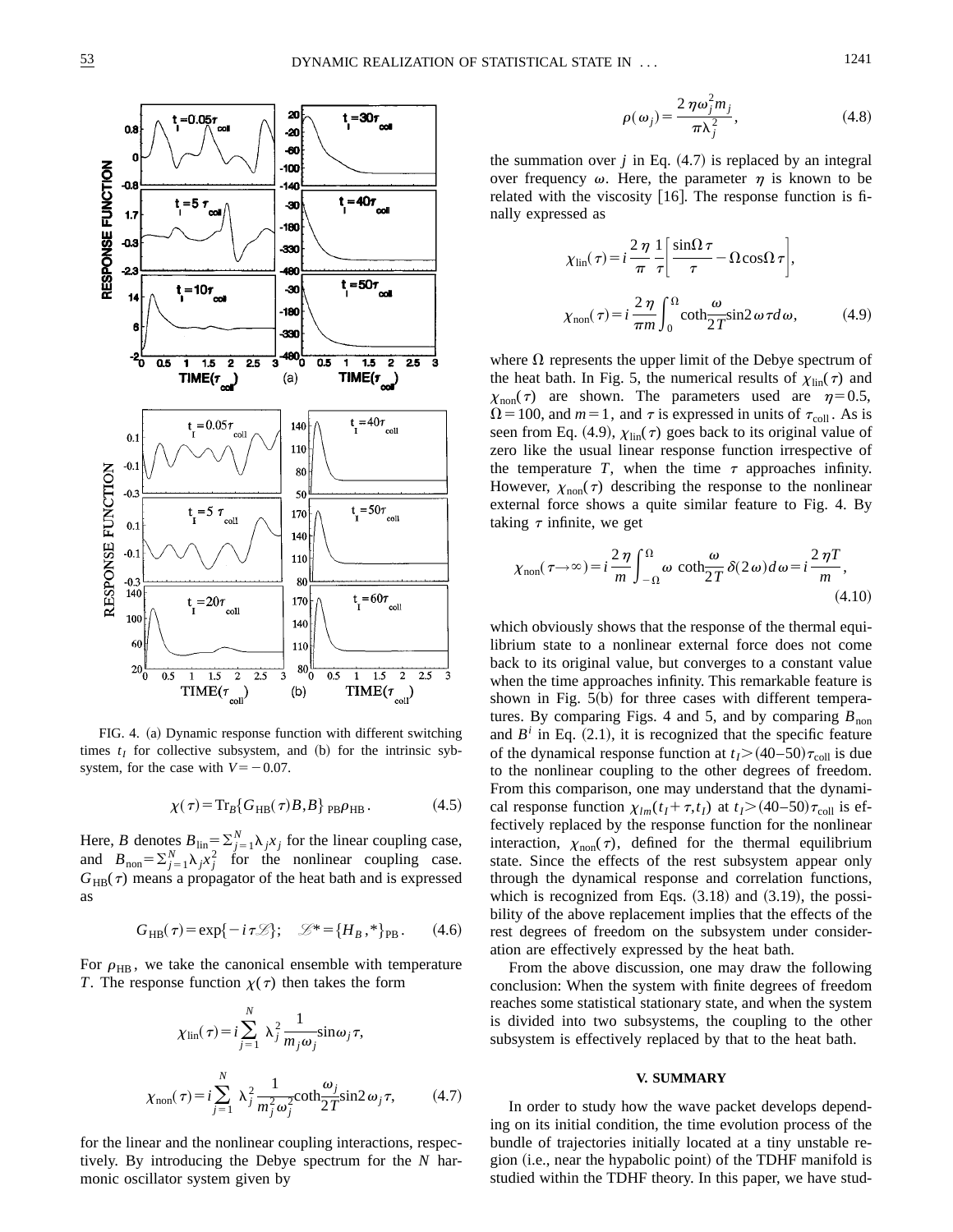

FIG. 5. (a) Response function for the heat bath with a linear coupling. (b) Response function for the heat bath with a nonlinear coupling. The thick solid, solid, and dashed curves are for  $T=1, 5$ , and 10, respectively.

ied how the strongly correlated system with finite degrees of freedom reaches its stationary state. By dividing the total system into two subsystems, the time development of the total system as well as the mutual dynamical interplay between two subsystems during the irreversible evolution process has been analyzed by means of the general theory of the coupled master equations. Even when the total system has reached some stationary statistical state, each subsystem cannot remain stationary by being separated from the other subsystem, when the square root of the variance  $\langle H_{\Delta}^2 \rangle_t$  $-\langle H_{\Delta}\rangle_t^2$  is much larger than  $\langle H_{\Delta}\rangle_t = 0$ .

With the aid of the dynamic response functions, various dynamical states realized in the subsystem during the evolution process of the total system are discussed. When the total system reaches some stationary statistical state, as is clarified in Sec. III C, the dynamic response function of the subsystem shows a remarkable property which is different from the linear response function usually used in characterizing infinite condensed matter. It is shown that this specific property originates from the nonlinear coupling, and does not depend on the number of degrees of freedom of the subsystem or on the statistical assumption. Therefore, it is concluded that the concept of the temperature is justified microscopically even in a finite system with a few degrees of freedom. Since the response functions as well as the correlation functions are directly related to the experimental observables, the complex evolution process of finite manybody systems might be explored by means of these functions.

In this paper, we confined ourselves only to the simple two degrees of freedom problem where it is not possible to assign the collective degree of freedom or to discuss its dissipation. In deriving the Fokker-Planck- or Langevin-type transport equations microscopically, one needs more than three degrees of freedom. In this case, one can find a case where the total system is divided into two weakly coupled systems: One is composed of more than two degrees of freedom and is in a chaotic situation, and the other is near the regular motion almost sticking to the KAM torus. In such a case, the former can be effectively replaced by the heat bath as we learned from the present investigation, and the dissipation mechanism of the latter would be treated by the transport equation. These treatments, applied to the giant dipole resonance in the hot nuclei, are now in progress.

## **ACKNOWLEDGMENTS**

We are grateful to K. Kumar for a careful reading of the manuscript. This work is supported in part by the National Natural Science Foundation of China and Foundation of Nuclear Science of China. Two of us (F.S. and Y.Z.) thank the Institute for Nuclear Theory at the University of Washington for its hospitality (INT Program "Large Amplitude Collective Motion"), where the present work had been partially done.

- [1] B.V. Chirikov, Phys. Rep. **52**, 263 (1979).
- [2] A.J. Lichtenberg and M.A. Lieberman, *Regular and Stochastic Motion*, Applied Mathematical Science Vol. 38 (Springer, New York, 1983).
- [3] Y. Zhuo and X. Wu, Chin. Phys. 1, 969 (1981).
- [4] F. Sakata, M. Matsuo, T. Marumori, and Y. Zhuo, Ann. Phys. (N.Y.) **194**, 30 (1989).
- @5# X. Wu, F. Sakata, Y. Zhuo, and Z. Li, Phys. Rev. C **48**, 1183  $(1993).$
- [6] F. Sakata and T. Marumori, *Direction in Chaos* (World Scien-

tific, Singapore, 1992), Vol. 4, p. 459.

- @7# R. Kubo, M. Toda, and N. Hashitsume, *Statistical Physics II*, Solid-State Science Vol. 31 (Springer, New York, 1985).
- [8] H. Hofmann, in *Proceedings, Phase Space Approach to Nuclear Dynamics*, Trieste, 1985, edited by M. Di Toro, W. Nörenberg, M. Rosina, and S. Stringari (World Scientific, Singapore, 1986), p. 306 and references therein.
- [9] W. Nörenberg, Phys. Lett. **104B**, 107 (1981).
- [10] F. Barranco, R.A. Broglia, and G. Bertsch, Phys. Rev. Lett. **60**, 507 (1988).